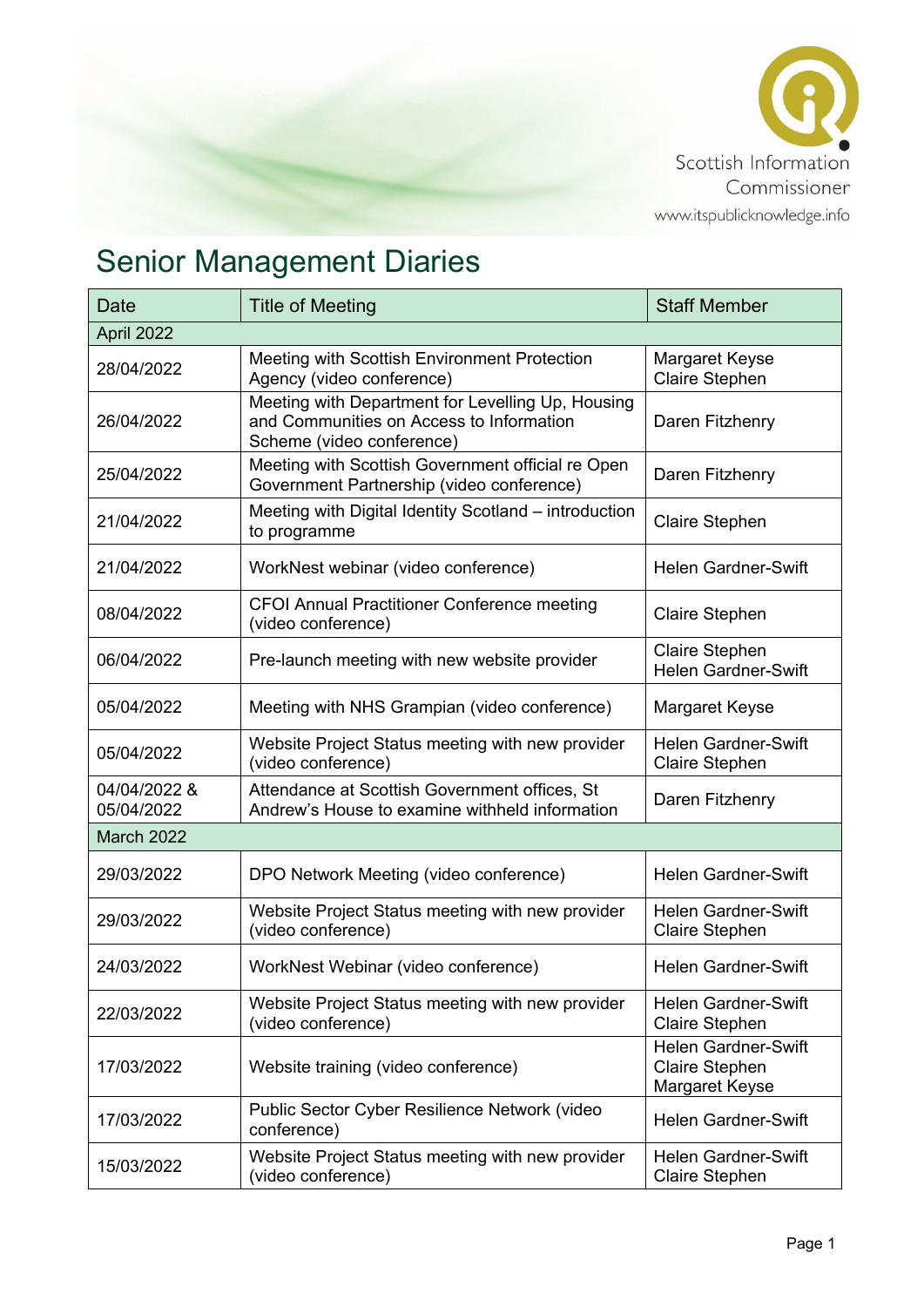| Date                       | <b>Title of Meeting</b>                                                                                  | <b>Staff Member</b>                                                                      |  |  |
|----------------------------|----------------------------------------------------------------------------------------------------------|------------------------------------------------------------------------------------------|--|--|
| 10/03/2022                 | Scottish Government/Scottish Community<br>Development Centre National Event (video<br>conference)        | Daren Fitzhenry                                                                          |  |  |
| 09/03/2022                 | Meeting with the Advisory Audit Board (video<br>conference)                                              | Daren Fitzhenry<br><b>Helen Gardner-Swift</b>                                            |  |  |
| 01/03/2022                 | Website Project Status meeting with new provider<br>(video conference)                                   | <b>Helen Gardner-Swift</b><br>Claire Stephen                                             |  |  |
| 07/03/2022                 | Meeting with the Scottish Parliament Corporate<br>Body (video conference)                                | Daren Fitzhenry                                                                          |  |  |
| 03/03/2022                 | WorkNest - training (video conference)                                                                   | Daren Fitzhenry<br><b>Helen Gardner-Swift</b><br><b>Claire Stephen</b><br>Margaret Keyse |  |  |
| 03/03/2022                 | Cyber Resilience Unit webinar (video conference)                                                         | <b>Helen Gardner-Swift</b>                                                               |  |  |
| 02/03/2022                 | Scottish Federation of Housing Associations,<br>FOI & the pandemic (video conference)                    | Daren Fitzhenry                                                                          |  |  |
| 02/03/2022                 | Data protection audit meeting with Azets                                                                 | <b>Helen Gardner-Swift</b>                                                               |  |  |
| 01/03/2022                 | Website Project Status meeting with new provider<br>(video conference)                                   | <b>Helen Gardner-Swift</b><br><b>Claire Stephen</b>                                      |  |  |
| February 2022              |                                                                                                          |                                                                                          |  |  |
| 28/02/2022                 | Scottish Public Information Forum (SPIF),<br>Campaign for FOI in Scotland (video conference)             | Daren Fitzhenry<br>Margaret Keyse                                                        |  |  |
| 25/02/2022                 | Meeting with National Records of Scotland and<br>new website provider (video conference)                 | Claire Stephen                                                                           |  |  |
| 25/02/2022                 | Meeting with the UK Information Commissioner,<br>Edinburgh                                               | Daren Fitzhenry                                                                          |  |  |
| 24/02/2022                 | Website Project Status meeting with new provider<br>(video conference)                                   | <b>Helen Gardner-Swift</b><br>Claire Stephen                                             |  |  |
| 22/02/2022                 | Website Project Status meeting with new provider<br>(video conference)                                   | <b>Helen Gardner-Swift</b><br><b>Claire Stephen</b>                                      |  |  |
| 24/02/2022 &<br>22/02/2022 | WorkNest - Training (video conference)                                                                   | Daren Fitzhenry<br><b>Helen Gardner-Swift</b><br>Claire Stephen<br>Margaret Keyse        |  |  |
| 22/02/2022                 | Website Project Status meeting with new provider<br>(video conference)                                   | <b>Helen Gardner-Swift</b><br><b>Claire Stephen</b>                                      |  |  |
| 21/02/2022                 | Meeting with National Records of Scotland (video<br>conference)                                          | Claire Stephen                                                                           |  |  |
| 15/02/2022                 | Website Project Status meeting with new provider<br>(video conference)                                   | <b>Helen Gardner-Swift</b><br><b>Claire Stephen</b>                                      |  |  |
| 11/02/2022                 | Website Project Status meeting with new provider<br>(video conference)                                   | Claire Stephen                                                                           |  |  |
| 11/02/2022                 | Centre for Freedom of Information Annual<br>Practitioner's Conference 2022 Meeting (video<br>conference) | <b>Claire Stephen</b>                                                                    |  |  |
| 10/02/2022                 | Meeting with website providers (video conference)                                                        | <b>Claire Stephen</b>                                                                    |  |  |